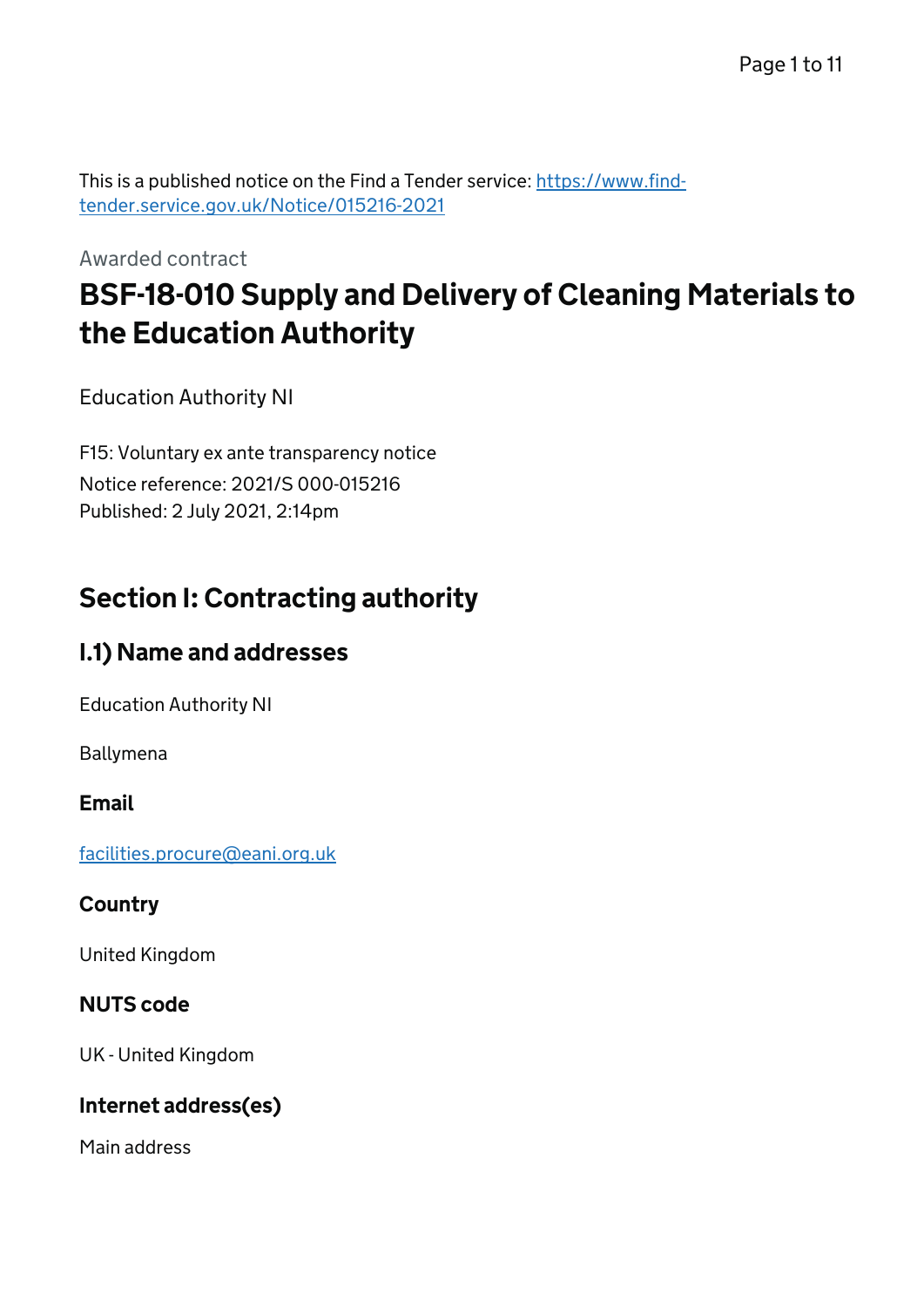<https://etendersni.gov.uk/epps>

Buyer's address

<https://etendersni.gov.uk/epps>

# I.4) Type of the contracting authority

Regional or local Agency/Office

# I.5) Main activity

Education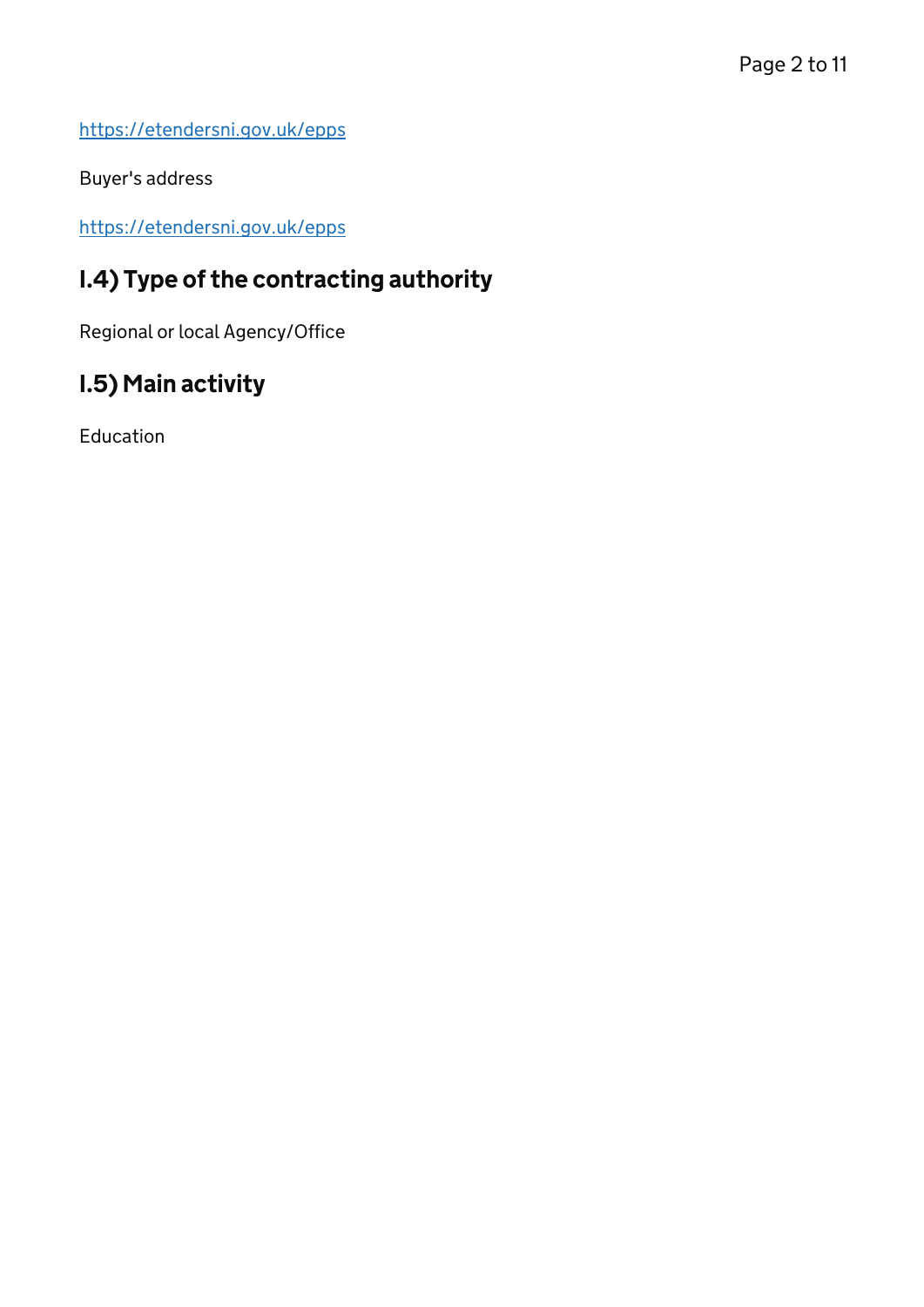# Section II: Object

# II.1) Scope of the procurement

## II.1.1) Title

BSF-18-010 Supply and Delivery of Cleaning Materials to the Education Authority

### II.1.2) Main CPV code

39830000 - Cleaning products

### II.1.3) Type of contract

**Supplies** 

### II.1.4) Short description

The award of a contract by Education Authority Northern Ireland (EANI) without prior publication of a call for competition in the Official Journal of the European Union, in respect of the continued provision of a Contract for the provision of the supply and delivery of cleaning materials to the Education Authority.

### II.1.6) Information about lots

This contract is divided into lots: No

### II.1.7) Total value of the procurement (excluding VAT)

Value excluding VAT: £1,280,000

# II.2) Description

## II.2.2) Additional CPV code(s)

- 33741100 Hand cleaner
- 39224300 Brooms and brushes and other articles for household cleaning
- 39800000 Cleaning and polishing products
- 39831240 Cleaning compounds
- 39831300 Floor cleaners
- 39831600 Toilet cleaners
- 39525800 Cleaning cloths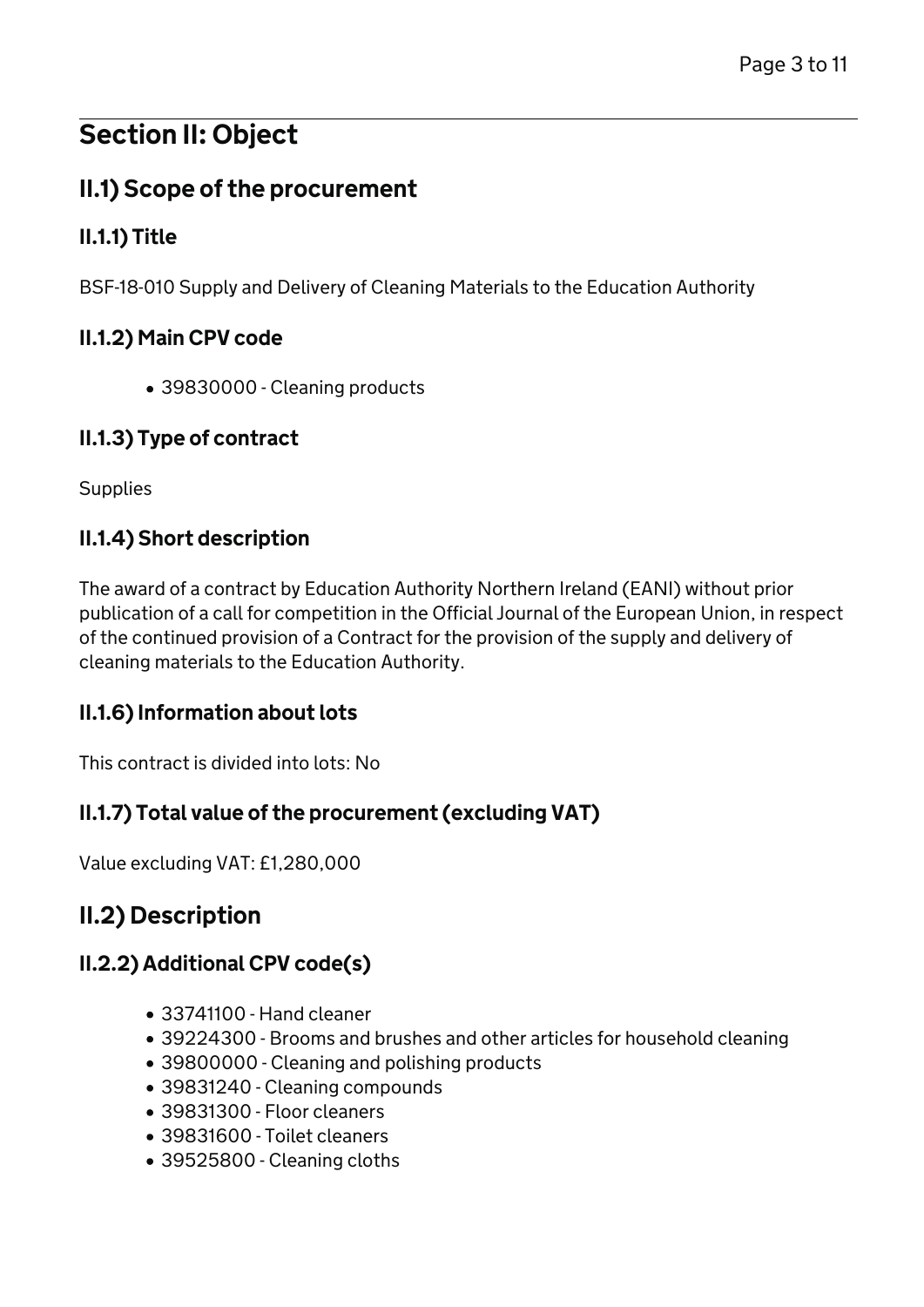- 33741300 Hand sanitizer
- 39224330 Buckets
- 39831200 Detergents
- 19640000 Polythene waste and refuse sacks and bags

#### II.2.3) Place of performance

NUTS codes

UKN - Northern Ireland

#### II.2.4) Description of the procurement

Supply and delivery of cleaning materials to the Education Authority

#### II.2.11) Information about options

Options: No

#### II.2.13) Information about European Union Funds

The procurement is related to a project and/or programme financed by European Union funds: No

#### II.2.14) Additional information

The value of the procurement is £1,280,000. As this is a demand-led contract, the figures detailed within Sections V.2.4 for each Supplier are estimated figures based on historic expenditure for each Supplier. Although the actual expenditure is likely to differ for each Supplier, the overall value of the modification (£1,280,000) will not be exceeded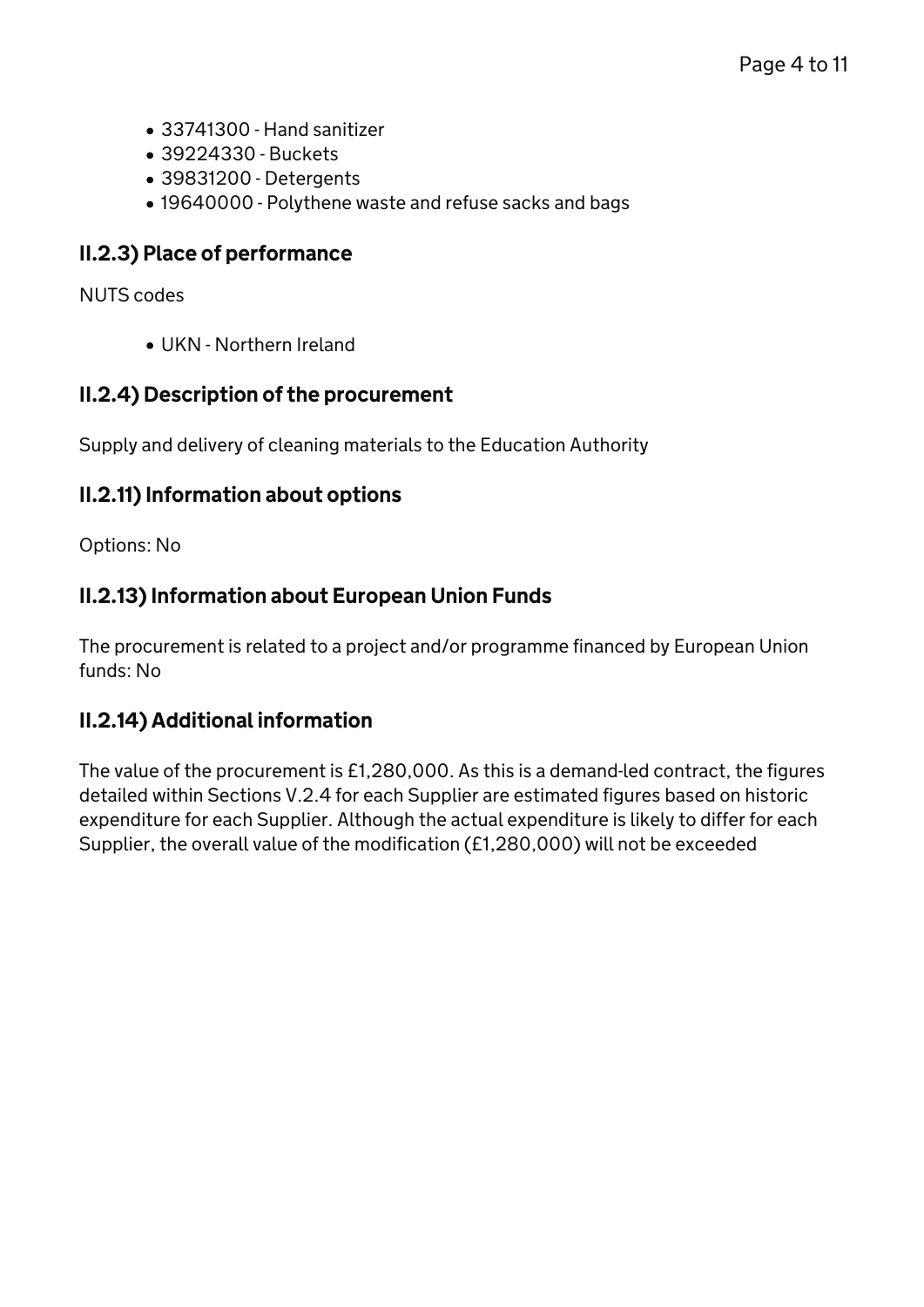# Section IV. Procedure

# IV.1) Description

### IV.1.1) Type of procedure

Award of a contract without prior publication of a call for competition in the cases listed below

The procurement falls outside the scope of application of the regulations

Explanation:

The current Contract BSF-18-010 Supply and Delivery of Cleaning Materials for the Education Authority Northern Ireland commenced on the 1 April 2019. The impact of the global COVID-19 pandemic has resulted in an unprecedented uptake in demand for cleaning products which could not have been foreseen by EANI. Modifications were undertaken in September 2020 and January 2021 to increase the value of the Contract and a further modification will now take place to increase value by £1,281,000. The impact of the global COVD-19 pandemic is ongoing and due to the critical nature of the items awarded under this Contract, it is imperative that the Contract continues uninterrupted until a new a new contract can be put in place. EA have commenced a procurement exercise for a new contract for the supply of Cleaning Materials, which is envisaged to be advertised in July 2021. The modification to this Contract is in accordance with Regulation 72(c) of the PCR2-15 in that: (i)the need for modification has been brought about by circumstances which a diligent contracting authority could not have foreseen; (ii)the modification does not alter the overall nature of the contract; (iii)any increase in price does not exceed 50% of the value of the original contract or framework agreement.

#### IV.1.8) Information about the Government Procurement Agreement (GPA)

The procurement is covered by the Government Procurement Agreement: Yes

# Section V. Award of contract/concession

A contract/lot is awarded: Yes

# V.2) Award of contract/concession

### V.2.1) Date of conclusion of the contract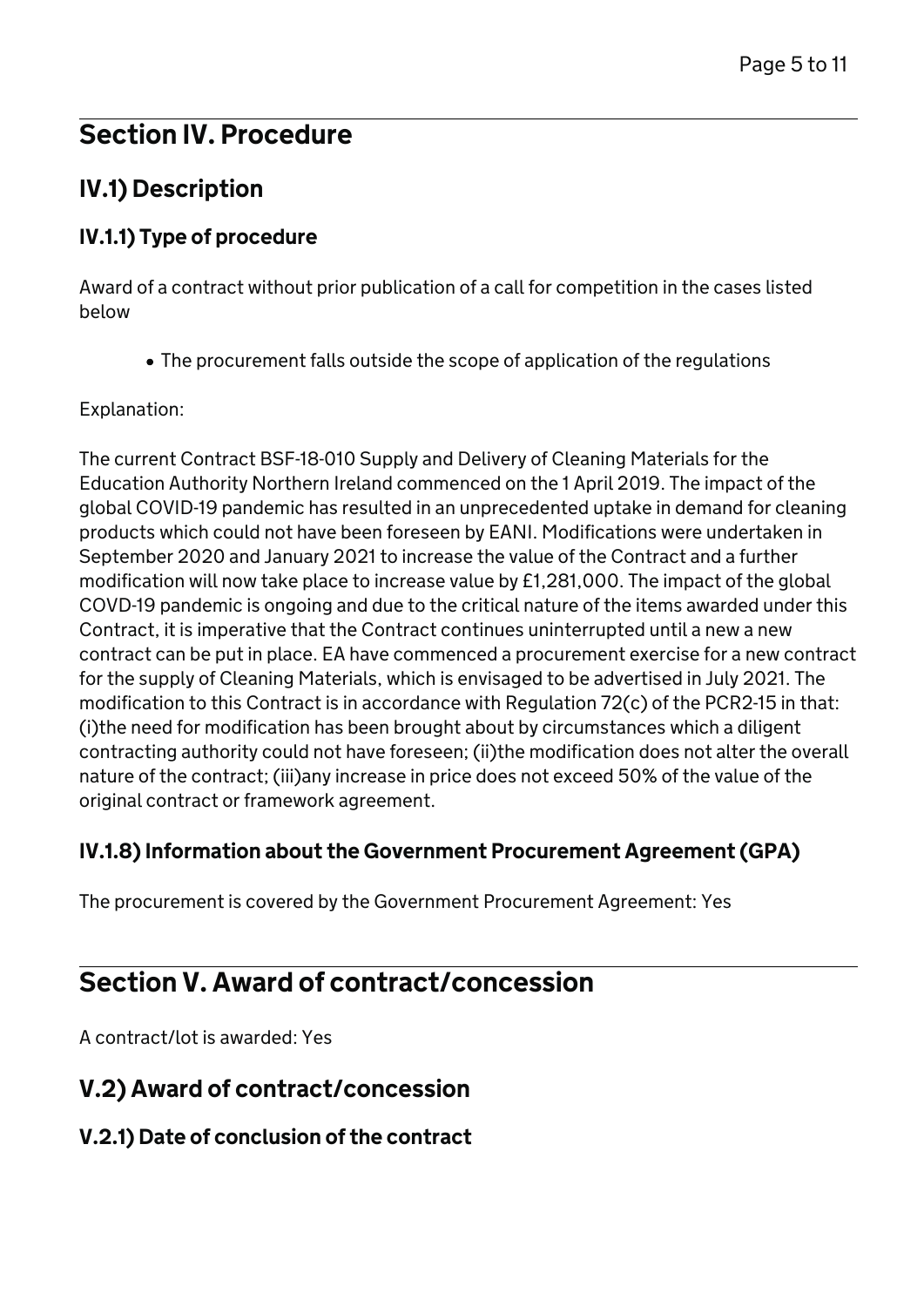#### 1 July 2021

#### V.2.2) Information about tenders

The contract has been awarded to a group of economic operators: No

#### V.2.3) Name and address of the contractor/concessionaire

Bunzl McLaughlin

Armagh

Email

[tenders@bunzl.ie](mailto:tenders@bunzl.ie)

Country

United Kingdom

NUTS code

UKN - Northern Ireland

Internet address

<https://etendersni.gov.uk/epps>

The contractor/concessionaire is an SME

Yes

### V.2.4) Information on value of contract/lot/concession (excluding VAT)

Total value of the contract/lot/concession: £616,000

# Section V. Award of contract/concession

A contract/lot is awarded: Yes

## V.2) Award of contract/concession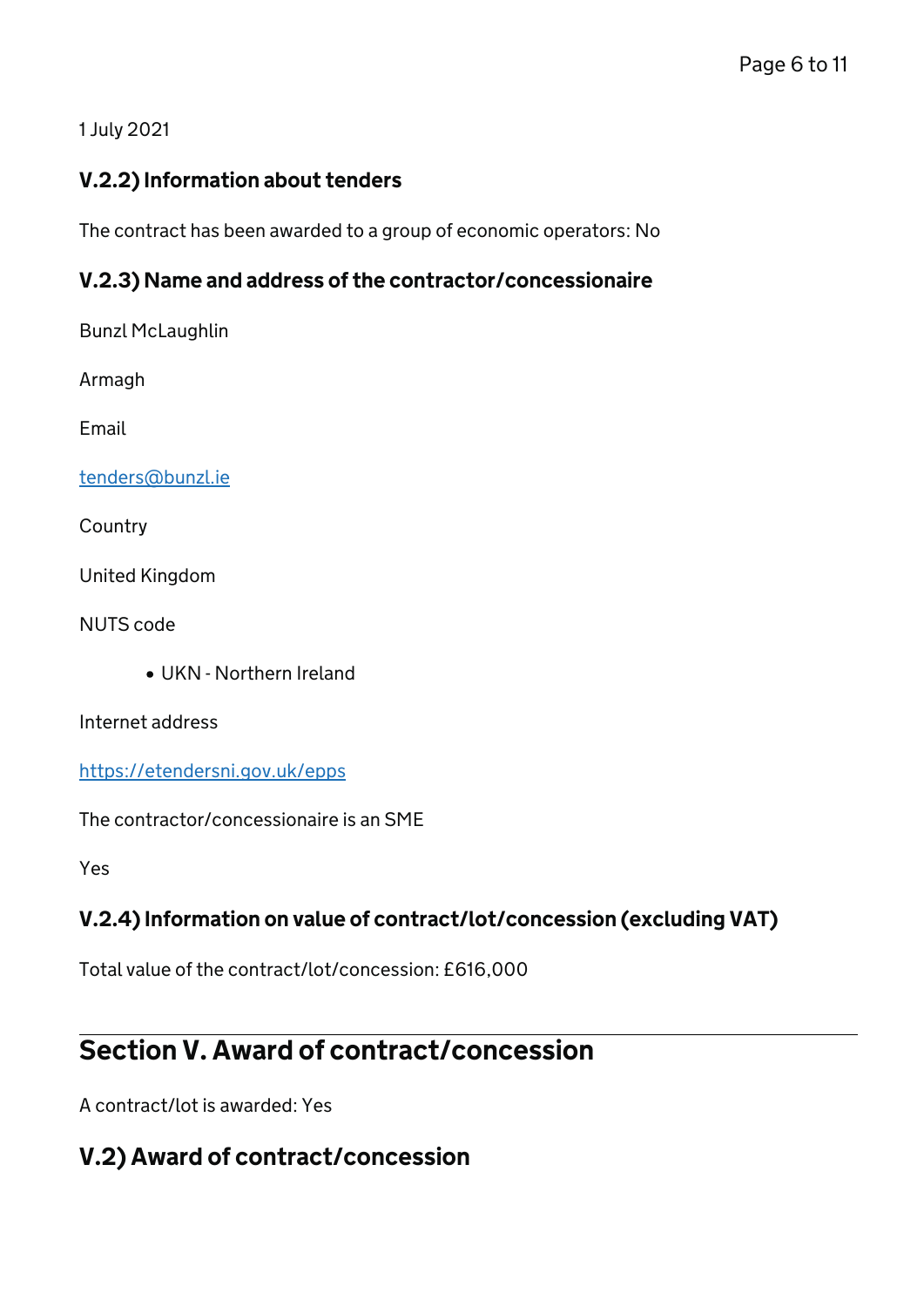### V.2.1) Date of conclusion of the contract

1 July 2021

#### V.2.2) Information about tenders

The contract has been awarded to a group of economic operators: No

#### V.2.3) Name and address of the contractor/concessionaire

Interclean Ltd

Belfast

Email

[interclean\\_mf@btinternet.com](mailto:interclean_mf@btinternet.com)

**Country** 

United Kingdom

NUTS code

UKN - Northern Ireland

Internet address

<https://etendersni.gov.uk/epps>

The contractor/concessionaire is an SME

Yes

#### V.2.4) Information on value of contract/lot/concession (excluding VAT)

Total value of the contract/lot/concession: £26,000

# Section V. Award of contract/concession

A contract/lot is awarded: Yes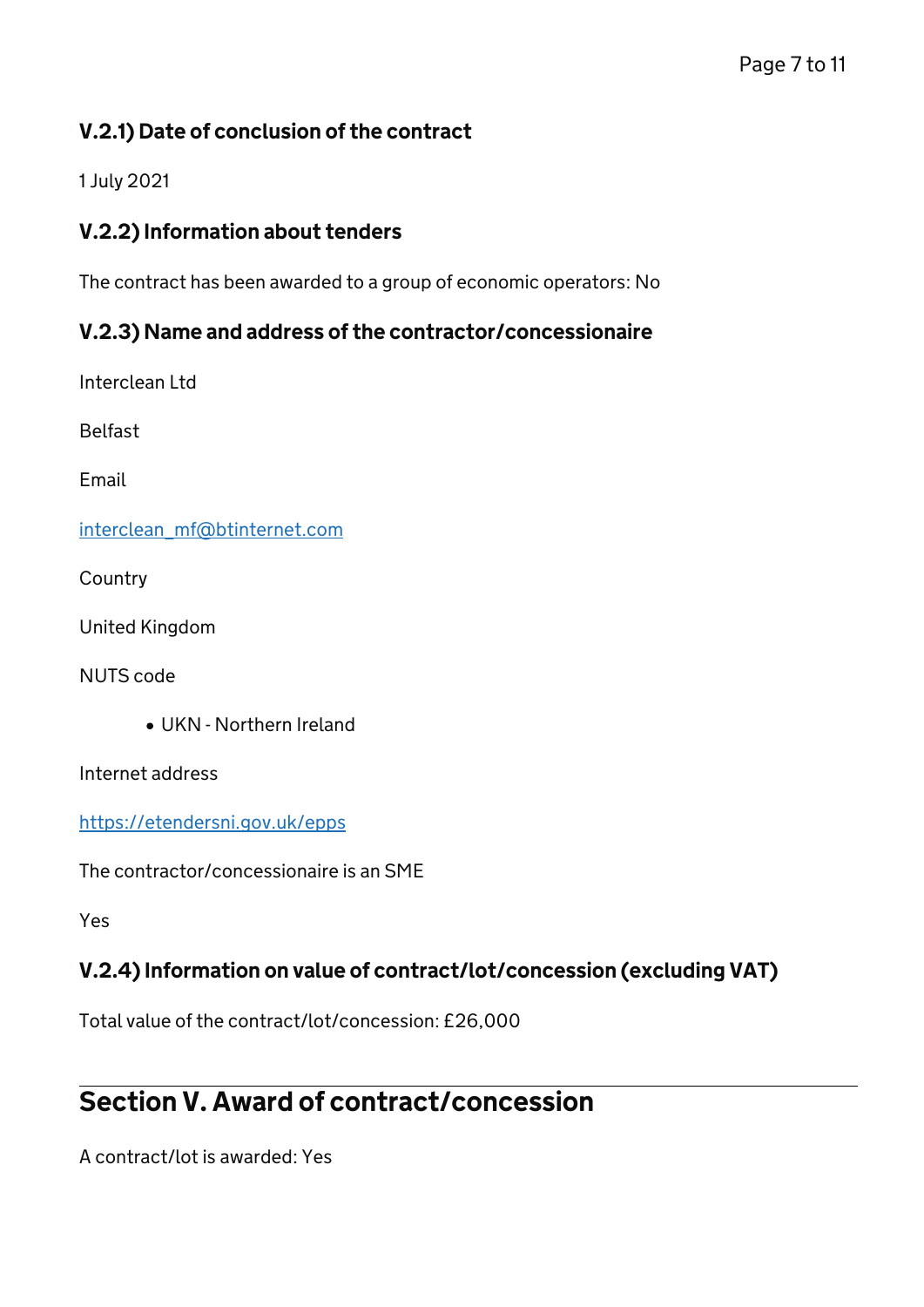# V.2) Award of contract/concession

## V.2.1) Date of conclusion of the contract

1 July 2021

### V.2.2) Information about tenders

The contract has been awarded to a group of economic operators: No

### V.2.3) Name and address of the contractor/concessionaire

Nicholas McKenna Co T/A Galgorm Group

Ballymena

Email

[sales@galgormgroup.com](mailto:sales@galgormgroup.com)

**Country** 

United Kingdom

NUTS code

UKN - Northern Ireland

Internet address

<https://etendersni.gov.uk/epps>

The contractor/concessionaire is an SME

Yes

## V.2.4) Information on value of contract/lot/concession (excluding VAT)

Total value of the contract/lot/concession: £630,000

# Section V. Award of contract/concession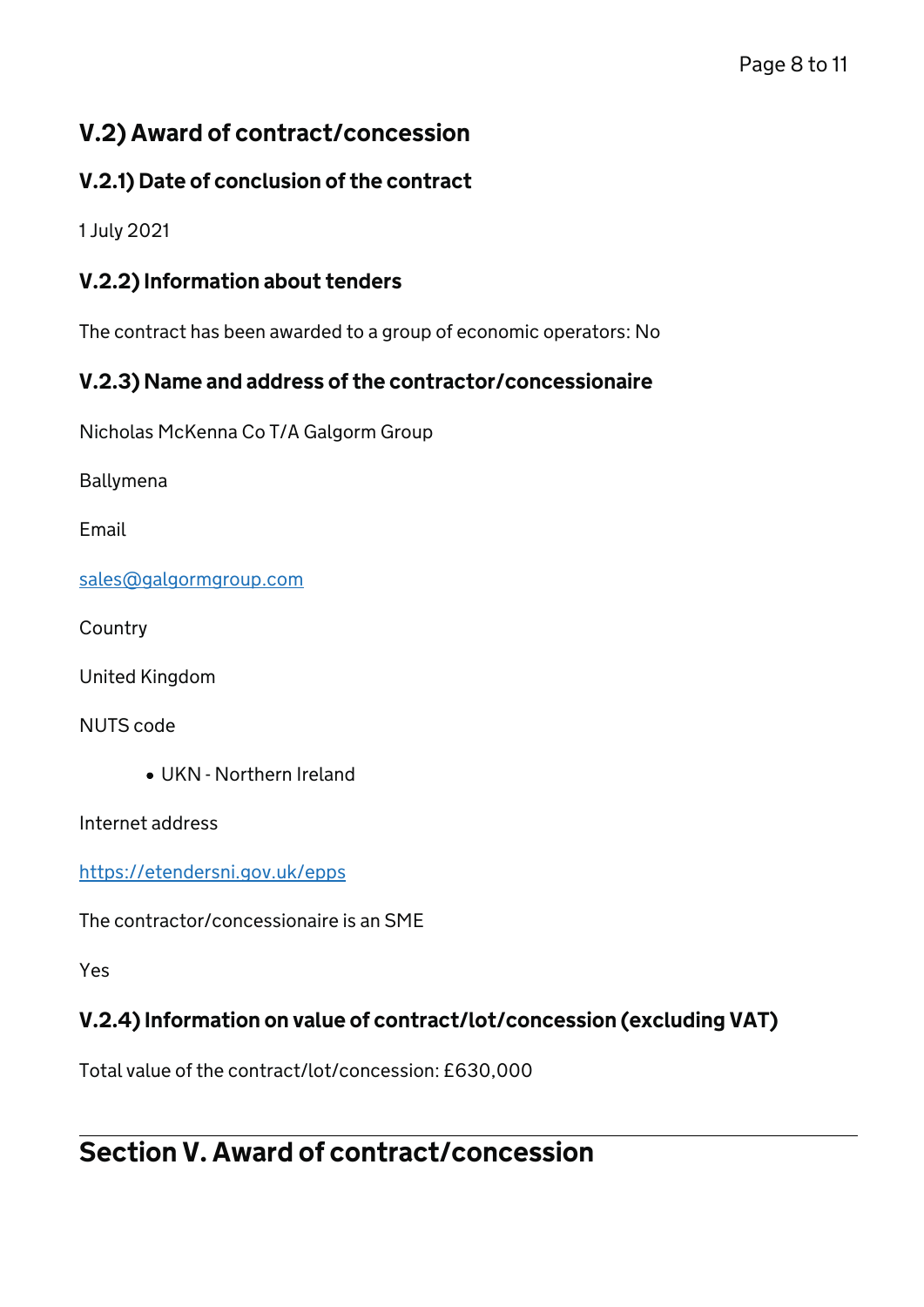A contract/lot is awarded: Yes

# V.2) Award of contract/concession

### V.2.1) Date of conclusion of the contract

1 July 2021

#### V.2.2) Information about tenders

The contract has been awarded to a group of economic operators: No

#### V.2.3) Name and address of the contractor/concessionaire

Polysorb

Larne

Email

[polysorb@btconnect.com](mailto:polysorb@btconnect.com)

**Country** 

United Kingdom

NUTS code

UKN - Northern Ireland

Internet address

<https://etendersni.gov.uk/epps>

The contractor/concessionaire is an SME

Yes

#### V.2.4) Information on value of contract/lot/concession (excluding VAT)

Total value of the contract/lot/concession: £3,700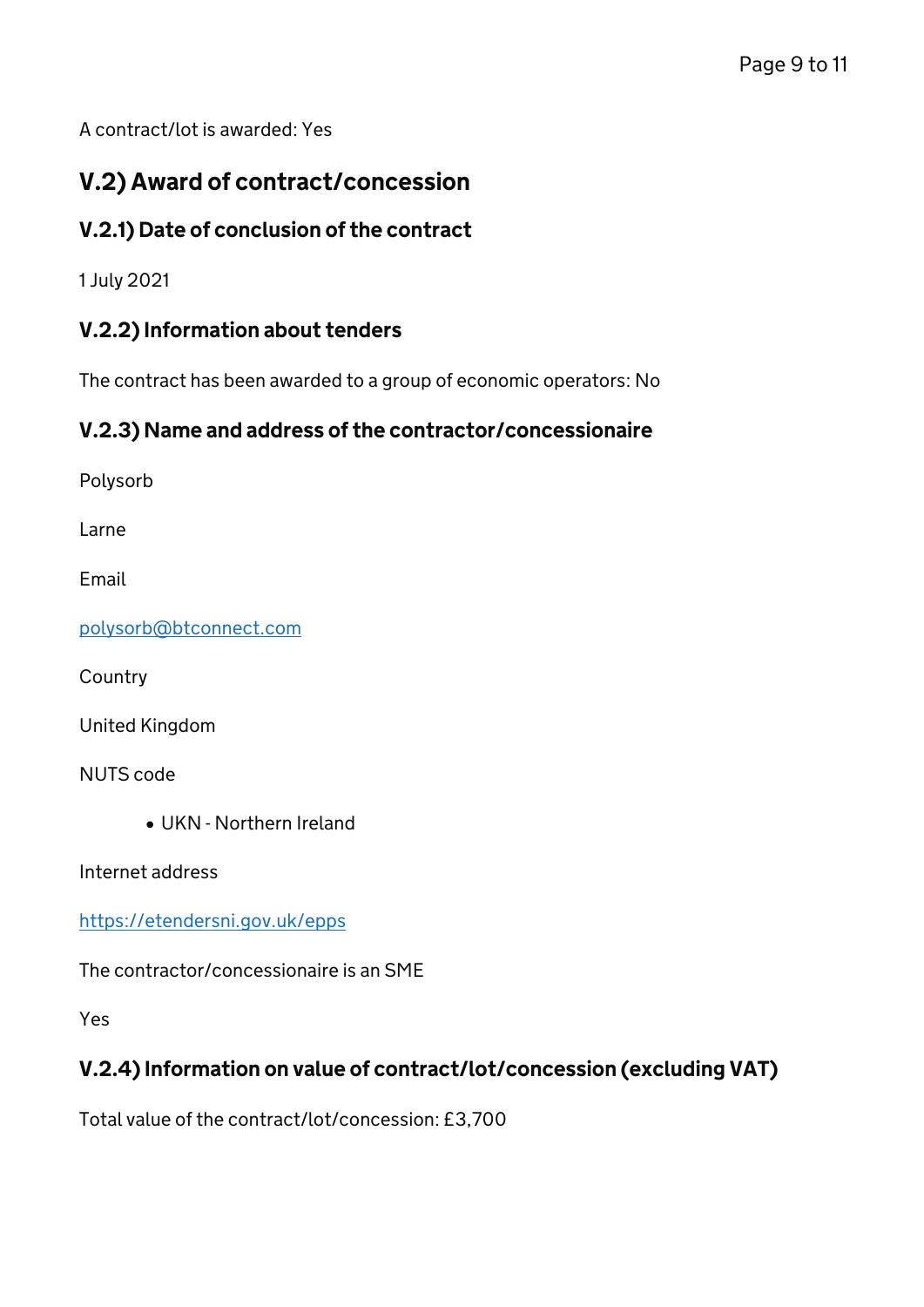# Section V. Award of contract/concession

A contract/lot is awarded: Yes

# V.2) Award of contract/concession

## V.2.1) Date of conclusion of the contract

1 July 2021

## V.2.2) Information about tenders

The contract has been awarded to a group of economic operators: No

### V.2.3) Name and address of the contractor/concessionaire

Stephens Catering Equipment Co Ltd

Belfast

Email

[info@stephens-catering.com](mailto:info@stephens-catering.com)

**Country** 

United Kingdom

NUTS code

UKN - Northern Ireland

Internet address

<https://etendersni.gov.uk/epps>

The contractor/concessionaire is an SME

Yes

# V.2.4) Information on value of contract/lot/concession (excluding VAT)

Total value of the contract/lot/concession: £4,300